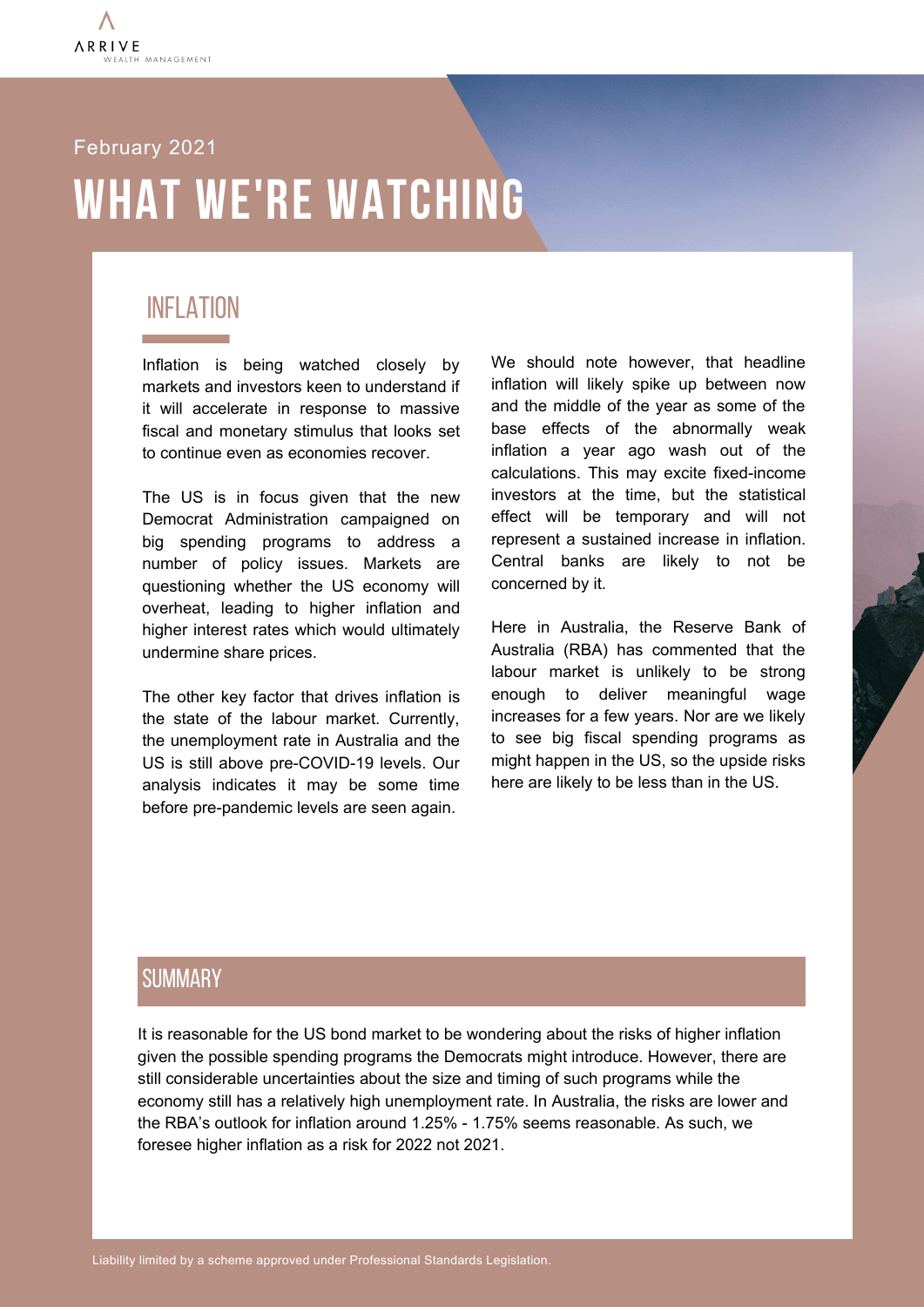# **WHAT WE'RE WATCHING**

### **CURRENCY**

The three main drivers of the A\$/US\$ exchange rate are currently the Australia/US bond yield differential, the iron ore price and the US\$ Trade Weighted Index (a measure of US currency strength compared to a basket of US trading partners). We discuss each one below.

The bond differential between Australia and the US, is sitting close to zero and the currency is in line with what the differentials suggest. This comes after an extended period through last year when COVID-19 pushed the Australian Dollar well below levels implied by the differentials. In effect, our dollar has returned to equilibrium with the differentials. The RBA has made it clear that its program of buying long-dated bonds is designed to limit the appreciation of the A\$. We believe the RBA will try to keep the bond differential with the US as close to zero as they can, or lower, if possible. This means the differentials may be a relatively neutral factor for our dollar this year.

As one of our major exports, the price of iron ore is a key driver of the A\$/US\$. The iron ore price has run ahead of the A\$/US\$ exchange rate since late last year.

Iron ore has slipped back a bit recently, but at its current levels still suggests the A\$/US\$ is undervalued and should be closer to US\$0.80. However, futures markets are pricing a steady decline in the iron ore price through 2021 from US\$160/MT to US\$122/MT by the end of the year. That is a 27% decline, with most of the fall in price happening in the second half of the year. This would suggest our currency may also depreciate towards the end of the year.

The US\$ Trade Weighted Index (TWI) has been weaker recently as markets take account of more expansionary fiscal policy under the Democrats, combined with a soft monetary policy stance from the Fed. Markets are also considering the risk of higher US inflation as a result of these stimulatory policies. Higher inflation relative to the rest of the world can lead to currency depreciation to even out the relative prices.

As a result, markets currently expect the US dollar to continue depreciating through 2021, implying that our currency may appreciate against the US dollar.

#### **SUMMARY**

Putting these, at times, conflicting currency signals together, we get a profile in which the A\$/US\$ exchange rate continues to appreciate towards the middle of the year, rising over US\$0.80 and potentially as high as US\$0.85. Then, in the second half of the year, the A\$/US\$ exchange rate slips back towards US\$0.80.